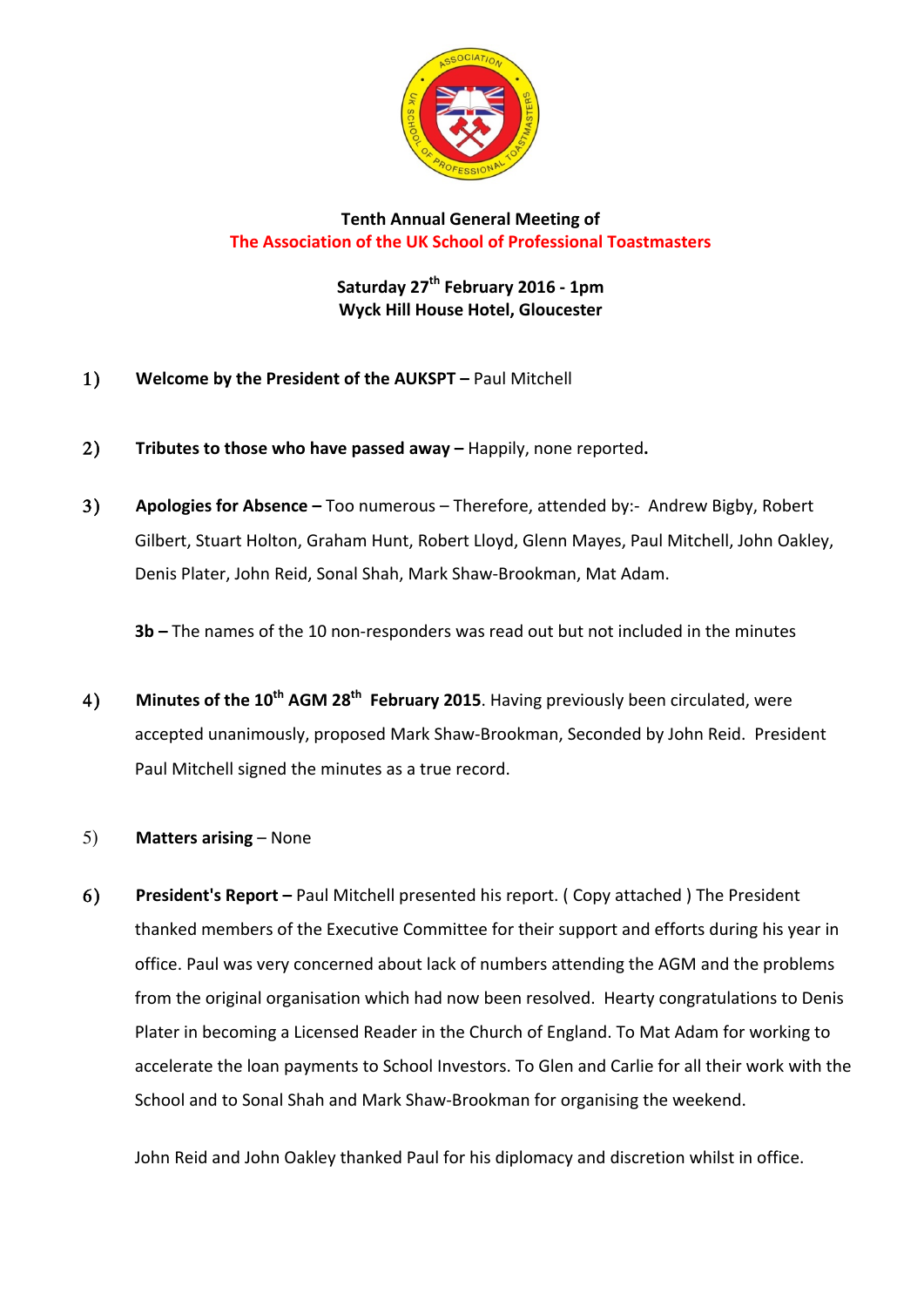- 7) Membership Proposal & Background Mat Adam. Due to the problems with numbers attending the AGM an idea was put forward, not a proposal at this stage, to encourage more members to attend. Report previously circulated. The following comments were made. John Oakley said the principle is good, but the danger is it will cause a loss of membership to other associations and if the numbers go down the insurance may go up. Stuart Holton suggested further circulation of the idea. Verity Bartlett suggested a percentage increase to see if members decide to leave. Bob Lloyd thought the only reason some members stayed in the association was because of the cheap insurance and new members who had left did not join another association. The other being the jobs which are emailed to members from time to time. Denis Plater thought these were our USP's within the association. Mat Adam suggested other USP's were our training, the website, support from other experienced TM's and training at AGM's. John Reid suggested an instalment plan for payment. Sonal Shah wanted the financial implications explained in more detail before she voted. Mark Shaw-Brookman thought it would not work in the long term and suggested an old fashioned letter with a voting slip and return envelope to the new President. A good debate appreciated by the members who attended !
- 8) **Secretary's Report** Andy Bigby presented his first report, no questions. ( Copy attached )
- 9) **Treasurer's Report and Financial Statements -** Mark Shaw-Brookman presented Stewart Lilley's report which proposed an increase of  $£10$  to the membership. A counter proposal of  $£5$ was proposed by Paul Mitchell and seconded by John Reid which was voted unanimously in favour and shall take effect from the  $16<sup>th</sup>$  March when memberships are due renewal. The accounts were unanimously adopted.
- 10) **Election of Officers 2015/16 President** Mark Shaw-Brookman **Senior Vice President** – Mathew Adam **Junior Vice President** – Denis Plater **Secretary** – Andrew Bigby – 2<sup>nd</sup> year **Treasurer** – Mark Shaw-Brookman ( Temporary Appointment ) **Examiners of Accounts** - Chris Upham & David Wylie. **Committee Members - Sonal Shah, Glen Mayes, Verity Bartlett** Proposed by Mark Shaw-Brookman, seconded by Paul Mitchell

The President declared that all the nominees were duly elected to the relevant positions.